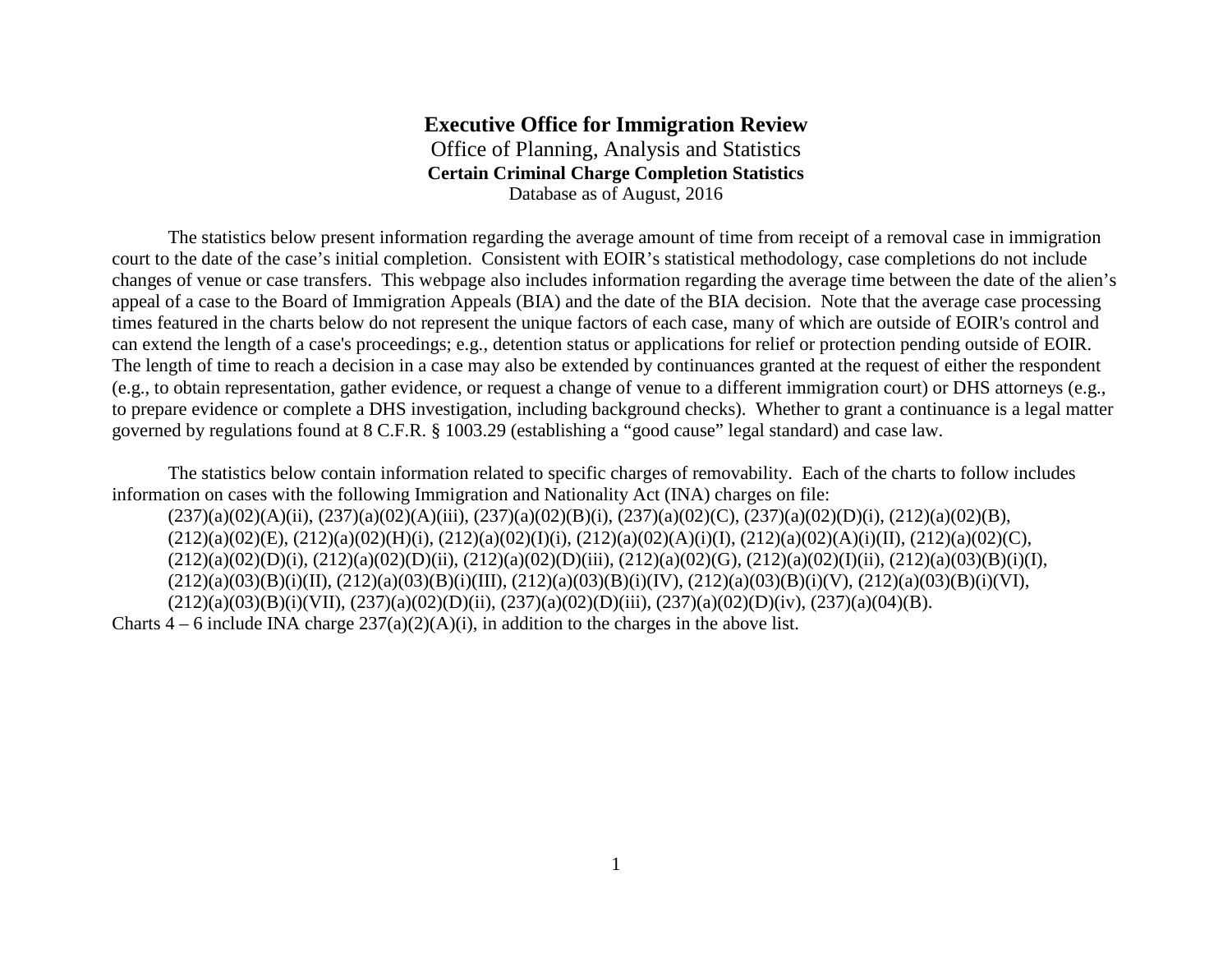# Immigration Court Completions for Which No Appeal Was Filed Detained Non-Institutional Hearing Program (IHP) Cases for Specific Charges

| ${\bf F}{\bf Y}$ | <b>Total Cases Not</b><br><b>Appealed</b> | Of Total, Count<br>Over Six $(6)$<br><b>Months</b> from<br><b>Receipt to Initial</b><br><b>Case Completion</b> | Of Total, Count<br>Over Twelve (12)<br><b>Months</b> from<br><b>Receipt to Initial</b><br><b>Case Completion</b> | Of Total, Count<br>Over Eighteen (18)<br><b>Months from</b><br><b>Receipt to Initial</b><br><b>Case Completion</b> | Of Total, Count<br>Over Twenty-four<br>(24) Months from<br><b>Receipt to Initial</b><br><b>Case Completion</b> | <b>Court Processing Time In Days For</b><br><b>Initial Case</b> | <b>Total Cases</b><br><b>Average Receipt to Median Receipt to</b><br><b>Initial Case</b> | Immigration<br><b>Judge Decision of</b><br><b>Termination Total</b><br>Cases | <b>Immigration Judge</b><br><b>Decision of Relief</b><br><b>Granted Total</b><br>Cases |
|------------------|-------------------------------------------|----------------------------------------------------------------------------------------------------------------|------------------------------------------------------------------------------------------------------------------|--------------------------------------------------------------------------------------------------------------------|----------------------------------------------------------------------------------------------------------------|-----------------------------------------------------------------|------------------------------------------------------------------------------------------|------------------------------------------------------------------------------|----------------------------------------------------------------------------------------|
|                  |                                           |                                                                                                                |                                                                                                                  |                                                                                                                    |                                                                                                                | Completion                                                      | Completion                                                                               |                                                                              |                                                                                        |
| 1999             | 21,097                                    | 510                                                                                                            | 131                                                                                                              | 45                                                                                                                 |                                                                                                                | 29                                                              | 10                                                                                       | 938                                                                          | 873                                                                                    |
| 2000             | 18,492                                    | 775                                                                                                            | 204                                                                                                              | 96                                                                                                                 | 50                                                                                                             | 38                                                              | 13                                                                                       | 723                                                                          | 924                                                                                    |
| 2001             | 18,368                                    | 683                                                                                                            | 203                                                                                                              | 86                                                                                                                 | 50                                                                                                             | 39                                                              | 14                                                                                       | 869                                                                          | 910                                                                                    |
| 2002             | 16,185                                    | 680                                                                                                            | 224                                                                                                              | 123                                                                                                                | 83                                                                                                             | 41                                                              | 13                                                                                       | 682                                                                          | 716                                                                                    |
| 2003             | 17,791                                    | 538                                                                                                            | 185                                                                                                              | 100                                                                                                                | 72                                                                                                             | 34                                                              | 11                                                                                       | 696                                                                          | 790                                                                                    |
| 2004             | 18,591                                    | 744                                                                                                            | 310                                                                                                              | 192                                                                                                                | 120                                                                                                            | 43                                                              | 12                                                                                       | 703                                                                          | 1,095                                                                                  |
| 2005             | 19,540                                    | 576                                                                                                            | 179                                                                                                              | 104                                                                                                                | 73                                                                                                             | 34                                                              | 11                                                                                       | 663                                                                          | 910                                                                                    |
| 2006             | 18,665                                    | 611                                                                                                            | 185                                                                                                              | 105                                                                                                                | 78                                                                                                             | 36                                                              | 10                                                                                       | 666                                                                          | 1,091                                                                                  |
| 2007             | 20,944                                    | 873                                                                                                            | 226                                                                                                              | 131                                                                                                                | 87                                                                                                             | 43                                                              | 14                                                                                       | 880                                                                          | 1,440                                                                                  |
| 2008             | 23,071                                    | 1,249                                                                                                          | 280                                                                                                              | 124                                                                                                                | 79                                                                                                             | 43                                                              | 13                                                                                       | 943                                                                          | 1,485                                                                                  |
| 2009             | 25,299                                    | 1,632                                                                                                          | 416                                                                                                              | 182                                                                                                                | 105                                                                                                            | 51                                                              | 17                                                                                       | 780                                                                          | 1,722                                                                                  |
| 2010             | 25,852                                    | 2,160                                                                                                          | 526                                                                                                              | 197                                                                                                                | 115                                                                                                            | 59                                                              | 20                                                                                       | 936                                                                          | 2,348                                                                                  |
| 2011             | 23,559                                    | 2,321                                                                                                          | 717                                                                                                              | 317                                                                                                                | 177                                                                                                            | 70                                                              | 22                                                                                       | 937                                                                          | 2,588                                                                                  |
| 2012             | 20,788                                    | 1,617                                                                                                          | 556                                                                                                              | 262                                                                                                                | 150                                                                                                            | 65                                                              | 22                                                                                       | 940                                                                          | 2,579                                                                                  |
| 2013             | 17,625                                    | 1,642                                                                                                          | 586                                                                                                              | 290                                                                                                                | 179                                                                                                            | 76                                                              | 27                                                                                       | 769                                                                          | 2,584                                                                                  |
| 2014             | 13,266                                    | 1,051                                                                                                          | 405                                                                                                              | 229                                                                                                                | 143                                                                                                            | 70                                                              | 23                                                                                       | 627                                                                          | 2,011                                                                                  |
| 2015             | 11,061                                    | 941                                                                                                            | 359                                                                                                              | 214                                                                                                                | 153                                                                                                            | 78                                                              | 29                                                                                       | 595                                                                          | 1,660                                                                                  |

Specific Immigration and Nationality Act charges included in this data query:  $(237)(a)(02)(A)(ii)$ ,  $(237)(a)(02)(A)(iii)$ ,  $(237)(a)(02)(B)(i)$ ,  $(237)(a)(02)(C)$ ,  $(237)(a)(02)(D)(i)$ ,  $(212)(a)(02)(B)$ ,  $(212)(a)(02)(E)$ ,  $(212)(a)(02)(H)(i)$ ,  $(212)(a)(02)(I)(i)$ ,  $(212)(a)(02)(A)(i)(I)$ ,  $(212)(a)(02)(A)(i)(II)$ ,  $(212)(a)(02)(C)$ ,  $(212)(a)(02)(D)(i)$ ,  $(212)(a)(02)(D)(ii)$ ,  $(212)(a)(02)(D)(iii)$ ,  $(212)(a)(02)(G)$ ,  $(212)(a)(02)(I)(ii)$ ,  $(212)(a)(03)(B)(i)(I)$ ,  $(212)(a)(03)(B)(i)(II)$ ,  $(212)(a)(03)(B)(i)(III), (212)(a)(03)(B)(i)(IV), (212)(a)(03)(B)(i)(V), (212)(a)(03)(B)(i)(VI), (212)(a)(03)(B)(i)(VII), (237)(a)(02)(D)(ii), (237)(a)(02)(D)(iii),$  $(237)(a)(02)(D)(iv)$ ,  $(237)(a)(04)(B)$ . Terminations are a type of decision by an immigration judge that dismisses the case related to a particular charging document. The alien is not subject to removal relating to the dismissed charging document. Relief granted is when immigration judge's decision to grant relief or protection from removal to an otherwise removable alien.

**Chart 1**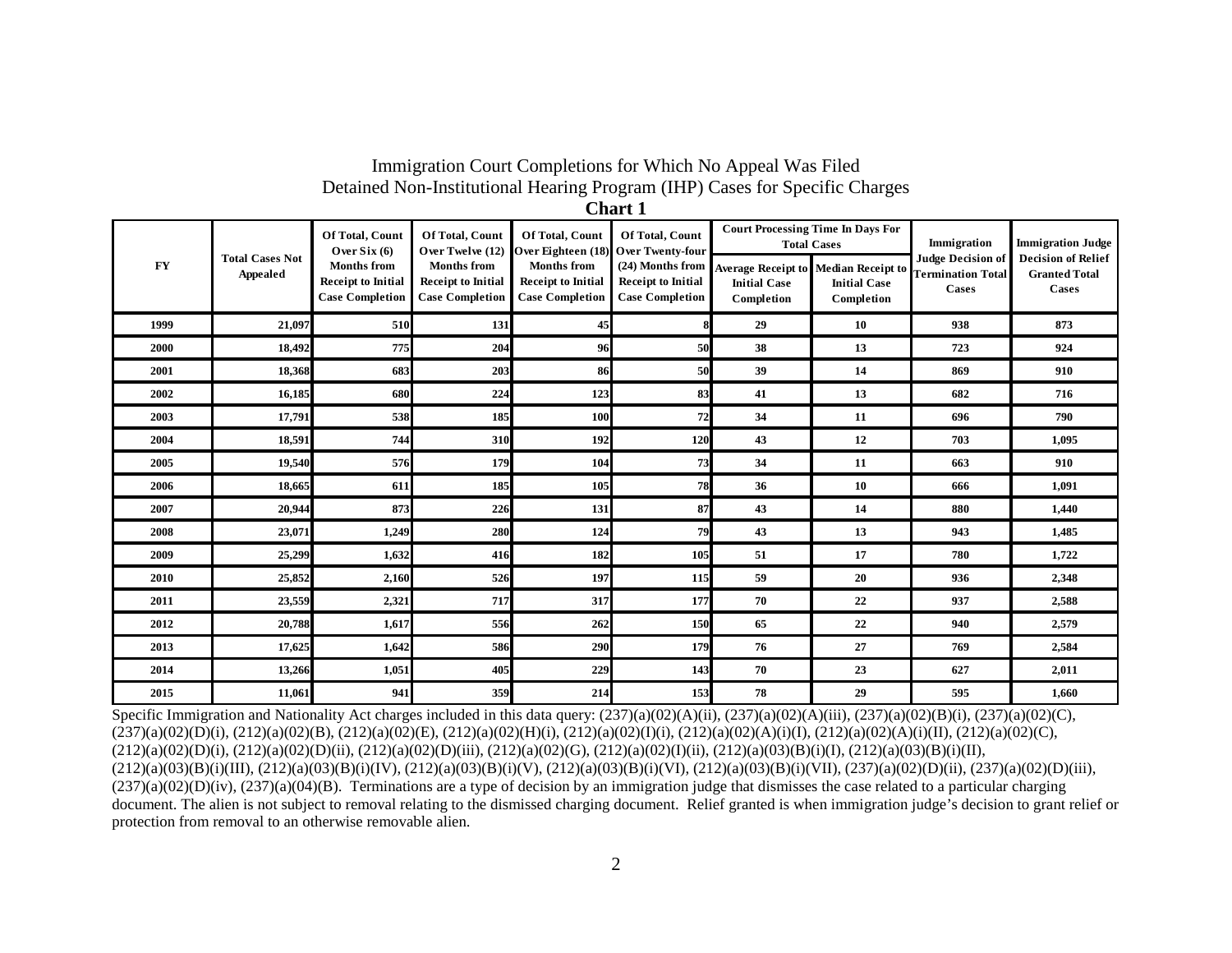Immigration Court Completions for Which an Appeal Was Filed Detained Non- Institutional Hearing Program (IHP) Cases for Specific Charges

|           |                                    |                                                                                                                |                                                                                                                  |                                                                                                                    | vwu e s                                                                                                               |                                   |                                                                                                                                             |                                                                              |                                                                                               |
|-----------|------------------------------------|----------------------------------------------------------------------------------------------------------------|------------------------------------------------------------------------------------------------------------------|--------------------------------------------------------------------------------------------------------------------|-----------------------------------------------------------------------------------------------------------------------|-----------------------------------|---------------------------------------------------------------------------------------------------------------------------------------------|------------------------------------------------------------------------------|-----------------------------------------------------------------------------------------------|
| <b>FY</b> | <b>Total Cases Not</b><br>Appealed | Of Total, Count<br>Over Six $(6)$<br><b>Months</b> from<br><b>Receipt to Initial</b><br><b>Case Completion</b> | Of Total, Count<br>Over Twelve (12)<br><b>Months from</b><br><b>Receipt to Initial</b><br><b>Case Completion</b> | Of Total, Count<br>Over Eighteen (18)<br><b>Months</b> from<br><b>Receipt to Initial</b><br><b>Case Completion</b> | Of Total, Count<br><b>Over Twenty-four</b><br>(24) Months from<br><b>Receipt to Initial</b><br><b>Case Completion</b> | <b>Initial Case</b><br>Completion | <b>Court Processing Time In Days For</b><br><b>Total Cases</b><br>Average Receipt to Median Receipt to<br><b>Initial Case</b><br>Completion | Immigration<br><b>Judge Decision of</b><br><b>Termination Total</b><br>Cases | <b>Immigration Judge</b><br><b>Decision of Relief</b><br><b>Granted Total</b><br><b>Cases</b> |
| 1999      | 1,986                              | 258                                                                                                            | 81                                                                                                               | 26                                                                                                                 |                                                                                                                       | 96                                | 61                                                                                                                                          | 107                                                                          | 51                                                                                            |
| 2000      | 1,590                              | 335                                                                                                            | 89                                                                                                               | 41                                                                                                                 | 18                                                                                                                    | 129                               | 87                                                                                                                                          | 50                                                                           | 73                                                                                            |
| 2001      | 1,420                              | 339                                                                                                            | 111                                                                                                              | 44                                                                                                                 | 26                                                                                                                    | 147                               | 98                                                                                                                                          | 101                                                                          | 71                                                                                            |
| 2002      | 1,385                              | 358                                                                                                            | 128                                                                                                              | 71                                                                                                                 | 41                                                                                                                    | 166                               | 99                                                                                                                                          | 52                                                                           | 51                                                                                            |
| 2003      | 1,372                              | 312                                                                                                            | 147                                                                                                              | 95                                                                                                                 | 62                                                                                                                    | 171                               | 79                                                                                                                                          | 55                                                                           | 67                                                                                            |
| 2004      | 1,713                              | 312                                                                                                            | 118                                                                                                              | 75                                                                                                                 | 50                                                                                                                    | 149                               | 84                                                                                                                                          | 64                                                                           | 168                                                                                           |
| 2005      | 1,434                              | 269                                                                                                            | 85                                                                                                               | 50                                                                                                                 | 30                                                                                                                    | 143                               | 87                                                                                                                                          | 41                                                                           | 83                                                                                            |
| 2006      | 1,462                              | 284                                                                                                            | 102                                                                                                              | 58                                                                                                                 | 44                                                                                                                    | 149                               | 83                                                                                                                                          | 51                                                                           | 95                                                                                            |
| 2007      | 1,495                              | 332                                                                                                            | 98                                                                                                               | 58                                                                                                                 | 38                                                                                                                    | 155                               | 103                                                                                                                                         | 45                                                                           | 143                                                                                           |
| 2008      | 1,578                              | 467                                                                                                            | 132                                                                                                              | 65                                                                                                                 | 42                                                                                                                    | 183                               | 122                                                                                                                                         | 59                                                                           | 143                                                                                           |
| 2009      | 1,586                              | 600                                                                                                            | 182                                                                                                              | 71                                                                                                                 | 37                                                                                                                    | 195                               | 137                                                                                                                                         | 58                                                                           | 100                                                                                           |
| 2010      | 1,846                              | 779                                                                                                            | 219                                                                                                              | 78                                                                                                                 | 34                                                                                                                    | 207                               | 154                                                                                                                                         | 59                                                                           | 83                                                                                            |
| 2011      | 2,303                              | 952                                                                                                            | 298                                                                                                              | 118                                                                                                                | 55                                                                                                                    | 207                               | 149                                                                                                                                         | 36                                                                           | 72                                                                                            |
| 2012      | 2,140                              | 654                                                                                                            | 205                                                                                                              | 92                                                                                                                 | 58                                                                                                                    | 182                               | 120                                                                                                                                         | 43                                                                           | 69                                                                                            |
| 2013      | 2,424                              | 743                                                                                                            | 232                                                                                                              | 101                                                                                                                | 63                                                                                                                    | 178                               | 121                                                                                                                                         | 38                                                                           | 53                                                                                            |
| 2014      | 1,631                              | 453                                                                                                            | 146                                                                                                              | 64                                                                                                                 | 40                                                                                                                    | 171                               | 101                                                                                                                                         | 25                                                                           | 21                                                                                            |
| 2015      | 1,283                              | 372                                                                                                            | 131                                                                                                              | 72                                                                                                                 | 39                                                                                                                    | 187                               | 114                                                                                                                                         | 36                                                                           | 39                                                                                            |

**Chart 2**

Specific Immigration and Nationality Act charges included in this data query:  $(237)(a)(02)(A)(ii)$ ,  $(237)(a)(02)(A)(iii)$ ,  $(237)(a)(02)(B)(i)$ ,  $(237)(a)(02)(C)$ , (237)(a)(02)(D)(i), (212)(a)(02)(B), (212)(a)(02)(E), (212)(a)(02)(H)(i), (212)(a)(02)(I)(i), (212)(a)(02)(A)(i)(I), (212)(a)(02)(A)(i)(II), (212)(a)(02)(C),  $(212)(a)(02)(D)(i)$ ,  $(212)(a)(02)(D)(ii)$ ,  $(212)(a)(02)(D)(iii)$ ,  $(212)(a)(02)(G)$ ,  $(212)(a)(02)(I)(ii)$ ,  $(212)(a)(03)(B)(i)(I)$ ,  $(212)(a)(03)(B)(i)(II)$ ,  $(212)(a)(03)(B)(i)(III)$ ,  $(212)(a)(03)(B)(i)(IV)$ ,  $(212)(a)(03)(B)(i)(V)$ ,  $(212)(a)(03)(B)(i)(VI)$ ,  $(212)(a)(03)(B)(i)(VII)$ ,  $(237)(a)(02)(D)(ii)$ ,  $(237)(a)(02)(D)(iii)$ ,  $(237)(a)(02)(D)(iv)$ ,  $(237)(a)(04)(B)$ . Terminations are a type of decision by an immigration judge that dismisses the case related to a particular charging document. The alien is not subject to removal relating to the dismissed charging document. Relief granted is when immigration judge's decision to grant relief or protection from removal to an otherwise removable alien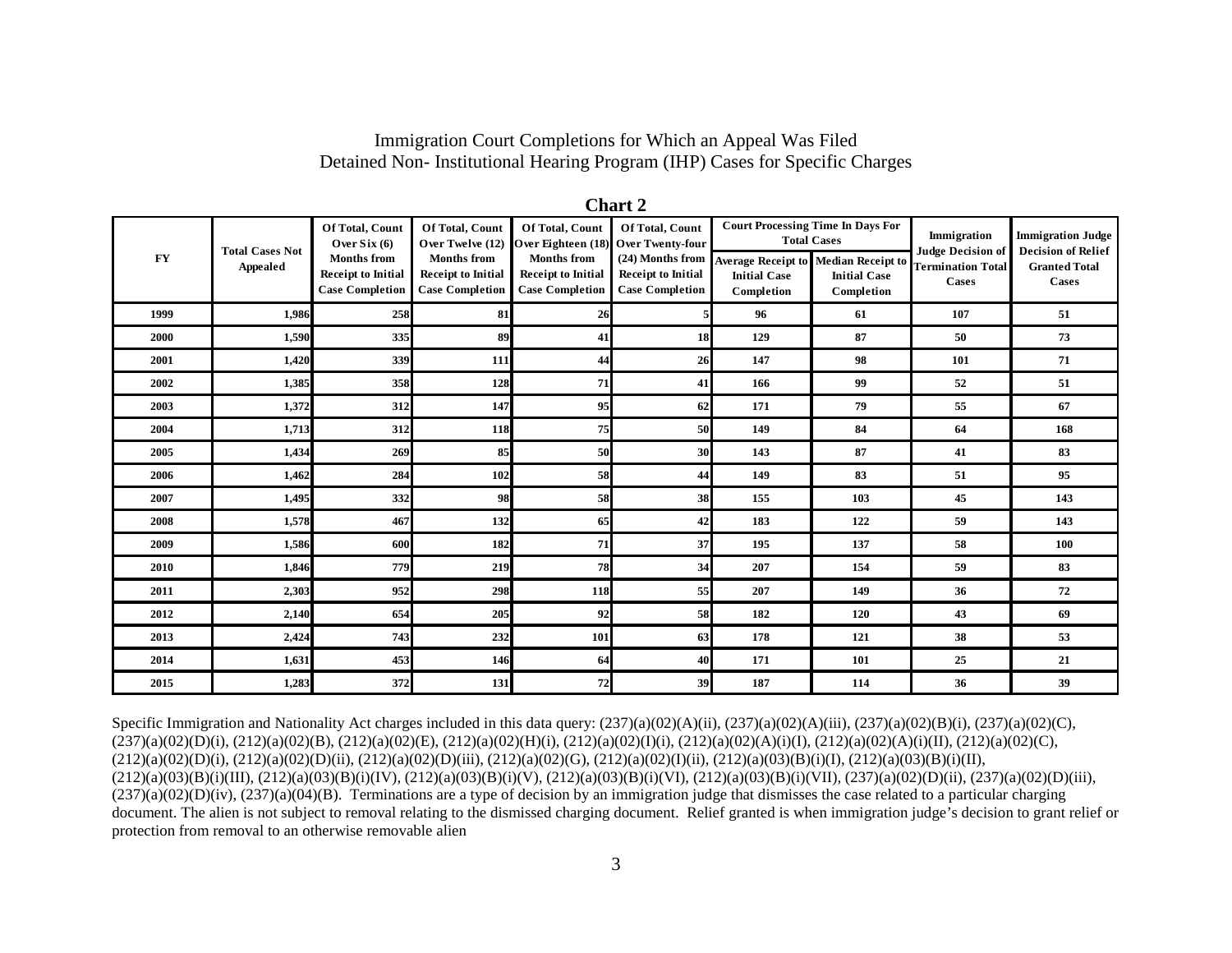#### Board of Immigration Appeals Completions Detained Non- Institutional Hearing Program (IHP) Cases for Specific Charges

|                    | <b>Total Appeals</b> | Of Total, Count<br>Over $Six(6)$<br><b>Months from</b><br><b>OCIJ Receipt to</b><br><b>BIA Decision</b> | Of Total, Count<br>Over Twelve (12)<br><b>Months</b> from<br><b>OCIJ Receipt to</b><br><b>BIA Decision</b> | Of Total, Count<br>Over Eighteen (18)                               | Of Total, Count<br>Over Twenty-four<br>(24) Months from<br><b>OCIJ Receipt to</b><br><b>BIA Decision</b> | Processing Time In Days For Total Cases  |                                                               |                                          |                                                               |  |  |
|--------------------|----------------------|---------------------------------------------------------------------------------------------------------|------------------------------------------------------------------------------------------------------------|---------------------------------------------------------------------|----------------------------------------------------------------------------------------------------------|------------------------------------------|---------------------------------------------------------------|------------------------------------------|---------------------------------------------------------------|--|--|
|                    |                      |                                                                                                         |                                                                                                            |                                                                     |                                                                                                          |                                          | Average                                                       | Median                                   |                                                               |  |  |
| <b>Fiscal Year</b> |                      |                                                                                                         |                                                                                                            | <b>Months from</b><br><b>OCIJ Receipt to</b><br><b>BIA Decision</b> |                                                                                                          | Date of Appeal to<br><b>BIA Decision</b> | Immigration<br><b>Court Receipt to</b><br><b>BIA Decision</b> | Date of Appeal to<br><b>BIA Decision</b> | Immigration<br><b>Court Receipt to</b><br><b>BIA Decision</b> |  |  |
| 1999               | 2,020                | 1,607                                                                                                   | 443                                                                                                        | 226                                                                 | 164                                                                                                      | 185                                      | 343                                                           | 140                                      | 241                                                           |  |  |
| 2000               | 1,623                | 1,420                                                                                                   | 529                                                                                                        | 223                                                                 | 127                                                                                                      | 189                                      | 374                                                           | 160                                      | 288                                                           |  |  |
| 2001               | 1,429                | 1,143                                                                                                   | 392                                                                                                        | 176                                                                 | 87                                                                                                       | 149                                      | 336                                                           | 124                                      | 260                                                           |  |  |
| 2002               | 1,397                | 1,125                                                                                                   | 421                                                                                                        | 214                                                                 | 108                                                                                                      | 158                                      | 353                                                           | 126                                      | 271                                                           |  |  |
| 2003               | 1,376                | 990                                                                                                     | 317                                                                                                        | 170                                                                 | 115                                                                                                      | 137                                      | 346                                                           | 115                                      | 232                                                           |  |  |
| 2004               | 1,713                | 1,273                                                                                                   | 307                                                                                                        | 134                                                                 | 83                                                                                                       | 122                                      | 299                                                           | 112                                      | 225                                                           |  |  |
| 2005               | 1,434                | 1,015                                                                                                   | 230                                                                                                        | 93                                                                  | 59                                                                                                       | 115                                      | 285                                                           | 104                                      | 222                                                           |  |  |
| 2006               | 1,462                | 860                                                                                                     | 197                                                                                                        | 95                                                                  | 67                                                                                                       | 99                                       | 274                                                           | 86                                       | 195                                                           |  |  |
| 2007               | 1,495                | 1,006                                                                                                   | 238                                                                                                        | 98                                                                  | 63                                                                                                       | 98                                       | 282                                                           | 86                                       | 220                                                           |  |  |
| 2008               | 1,578                | 1,139                                                                                                   | 320                                                                                                        | 109                                                                 | 65                                                                                                       | 94                                       | 305                                                           | 84                                       | 236                                                           |  |  |
| 2009               | 1,586                | 1,236                                                                                                   | 398                                                                                                        | 154                                                                 | 70                                                                                                       | 98                                       | 318                                                           | 88                                       | 257                                                           |  |  |
| 2010               | 1,846                | 1,510                                                                                                   | 561                                                                                                        | 188                                                                 | 77                                                                                                       | 102                                      | 334                                                           | 94                                       | 280                                                           |  |  |
| 2011               | 2,302                | 1,904                                                                                                   | 712                                                                                                        | 255                                                                 | 121                                                                                                      | 106                                      | 340                                                           | 104                                      | 276                                                           |  |  |
| 2012               | 2,140                | 1,633                                                                                                   | 500                                                                                                        | 183                                                                 | 99                                                                                                       | 105                                      | 311                                                           | 97                                       | 247                                                           |  |  |
| 2013               | 2,422                | 1,986                                                                                                   | 623                                                                                                        | 264                                                                 | 131                                                                                                      | 125                                      | 326                                                           | 111                                      | 259                                                           |  |  |
| 2014               | 1,624                | 1,281                                                                                                   | 418                                                                                                        | 185                                                                 | 75                                                                                                       | 130                                      | 325                                                           | 108                                      | 251                                                           |  |  |
| 2015               | 1,220                | 866                                                                                                     | 276                                                                                                        | 120                                                                 | 60                                                                                                       | 102                                      | 313                                                           | 85                                       | 233                                                           |  |  |

| nar |  |
|-----|--|
|-----|--|

Specific Immigration and Nationality Act charges included in this data query:  $(237)(a)(02)(A)(ii)$ ,  $(237)(a)(02)(A)(iii)$ ,  $(237)(a)(02)(B)(i)$ ,  $(237)(a)(02)(C)$ ,  $(237)(a)(02)(D)(i)$ ,  $(212)(a)(02)(B)$ ,  $(212)(a)(02)(E)$ ,  $(212)(a)(02)(H)(i)$ ,  $(212)(a)(02)(I)(i)$ ,  $(212)(a)(02)(A)(i)(I)$ ,  $(212)(a)(02)(A)(i)(II)$ ,  $(212)(a)(02)(C)$ ,  $(212)(a)(02)(D)(i)$ ,  $(212)(a)(02)(D)(ii)$ ,  $(212)(a)(02)(D)(iii)$ ,  $(212)(a)(02)(G)$ ,  $(212)(a)(02)(I)(ii)$ ,  $(212)(a)(03)(B)(i)(I)$ ,  $(212)(a)(03)(B)(i)(II)$ ,  $(212)(a)(03)(B)(i)(III), (212)(a)(03)(B)(i)(IV), (212)(a)(03)(B)(i)(V), (212)(a)(03)(B)(i)(VI), (212)(a)(03)(B)(i)(VII), (237)(a)(02)(D)(ii), (237)(a)(02)(D)(iii),$  $(237)(a)(02)(D)(iv)$ ,  $(237)(a)(04)(B)$ .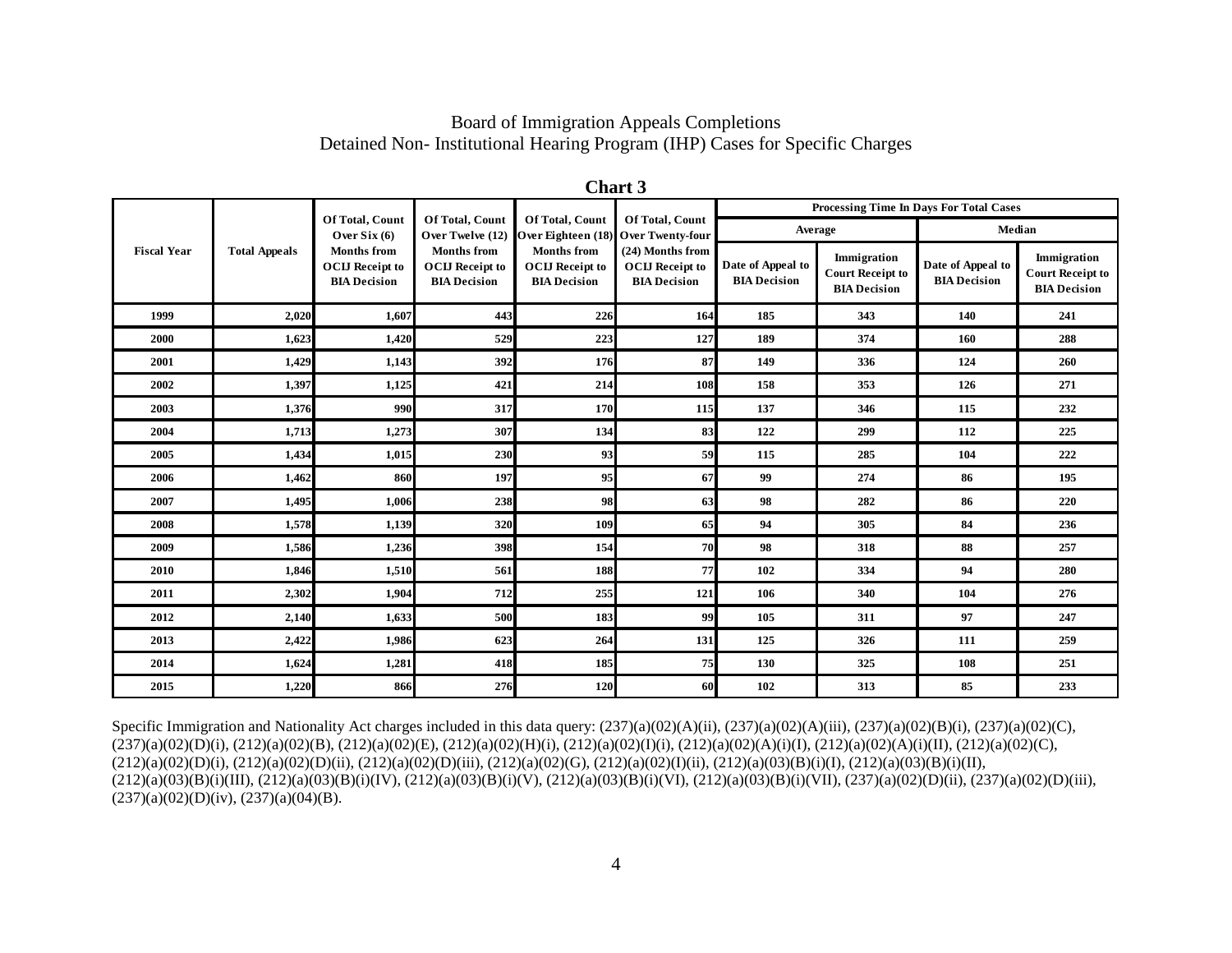# Immigration Court Completions for Which No Appeal Was Filed Detained Non-Institutional Hearing Program (IHP) Cases for Specific Charges

**Chart 4**

| <b>Fiscal Year</b> | <b>Total Cases</b> | Of Total, Count<br>Over $Six(6)$<br><b>Months from</b><br><b>Receipt to Initial</b><br><b>Case Completion</b> | Of Total, Count<br>Over Twelve (12)<br><b>Months</b> from<br><b>Receipt to Initial</b><br><b>Case Completion</b> | Of Total, Count<br>Over Eighteen (18) Over Twenty-four<br><b>Months</b> from<br><b>Receipt to Initial</b><br><b>Case Completion</b> | Of Total, Count<br>(24) Months from<br><b>Receipt to Initial</b><br><b>Case Completion</b> | <b>Average Receipt to</b><br><b>Initial Case</b><br>Completion | <b>Court Processing Time In Days For</b><br><b>Total Cases</b><br><b>Median Receipt to</b><br><b>Initial Case</b><br>Completion | Immigration<br><b>Judge Decision of</b><br><b>Termination Total</b><br>Cases | <b>Immigration Judge</b><br><b>Decision of Relief</b><br><b>Granted Total</b><br>Cases |
|--------------------|--------------------|---------------------------------------------------------------------------------------------------------------|------------------------------------------------------------------------------------------------------------------|-------------------------------------------------------------------------------------------------------------------------------------|--------------------------------------------------------------------------------------------|----------------------------------------------------------------|---------------------------------------------------------------------------------------------------------------------------------|------------------------------------------------------------------------------|----------------------------------------------------------------------------------------|
| 1999               | 21,286             | 518                                                                                                           | 133                                                                                                              | 45                                                                                                                                  |                                                                                            | 29                                                             | 10                                                                                                                              | 949                                                                          | 875                                                                                    |
| 2000               | 18,715             | 786                                                                                                           | 206                                                                                                              | 96                                                                                                                                  | 50                                                                                         | 38                                                             | 13                                                                                                                              | 737                                                                          | 930                                                                                    |
| 2001               | 18,583             | 692                                                                                                           | 206                                                                                                              | 87                                                                                                                                  | 51                                                                                         | 39                                                             | 14                                                                                                                              | 885                                                                          | 917                                                                                    |
| 2002               | 16,421             | 693                                                                                                           | 230                                                                                                              | 127                                                                                                                                 | 85                                                                                         | 41                                                             | 13                                                                                                                              | 697                                                                          | 722                                                                                    |
| 2003               | 18,107             | 553                                                                                                           | 194                                                                                                              | 104                                                                                                                                 | 75                                                                                         | 35                                                             | 11                                                                                                                              | 721                                                                          | 797                                                                                    |
| 2004               | 18,859             | 756                                                                                                           | 313                                                                                                              | 195                                                                                                                                 | 121                                                                                        | 43                                                             | 12                                                                                                                              | 717                                                                          | 1,101                                                                                  |
| 2005               | 19,839             | 588                                                                                                           | 185                                                                                                              | 109                                                                                                                                 | 76                                                                                         | 34                                                             | 11                                                                                                                              | 687                                                                          | 918                                                                                    |
| 2006               | 18,939             | 625                                                                                                           | 193                                                                                                              | 109                                                                                                                                 | 81                                                                                         | 36                                                             | 10                                                                                                                              | 687                                                                          | 1,103                                                                                  |
| 2007               | 21,304             | 892                                                                                                           | 236                                                                                                              | 137                                                                                                                                 | 92                                                                                         | 43                                                             | 14                                                                                                                              | 913                                                                          | 1,452                                                                                  |
| 2008               | 23,497             | 1,268                                                                                                         | 282                                                                                                              | 125                                                                                                                                 | 80                                                                                         | 43                                                             | 13                                                                                                                              | 989                                                                          | 1,496                                                                                  |
| 2009               | 25,732             | 1,670                                                                                                         | 425                                                                                                              | 188                                                                                                                                 | 108                                                                                        | 51                                                             | 17                                                                                                                              | 810                                                                          | 1,736                                                                                  |
| 2010               | 26,399             | 2,212                                                                                                         | 542                                                                                                              | 210                                                                                                                                 | 123                                                                                        | 59                                                             | 20                                                                                                                              | 983                                                                          | 2,368                                                                                  |
| 2011               | 24,036             | 2,368                                                                                                         | 736                                                                                                              | 326                                                                                                                                 | 181                                                                                        | 70                                                             | 22                                                                                                                              | 998                                                                          | 2,614                                                                                  |
| 2012               | 21,219             | 1,662                                                                                                         | 579                                                                                                              | 276                                                                                                                                 | 163                                                                                        | 66                                                             | 22                                                                                                                              | 1,003                                                                        | 2,608                                                                                  |
| 2013               | 18,012             | 1,688                                                                                                         | 605                                                                                                              | 299                                                                                                                                 | 185                                                                                        | 77                                                             | 27                                                                                                                              | 806                                                                          | 2,613                                                                                  |
| 2014               | 13,589             | 1,076                                                                                                         | 412                                                                                                              | 233                                                                                                                                 | 145                                                                                        | 70                                                             | 23                                                                                                                              | 663                                                                          | 2,037                                                                                  |
| 2015               | 11,364             | 984                                                                                                           | 373                                                                                                              | 223                                                                                                                                 | 159                                                                                        | 79                                                             | 29                                                                                                                              | 625                                                                          | 1,686                                                                                  |

Specific Immigration and Nationality Act charges included in this data query:  $(237)(a)(02)(A)(ii)$ ,  $(237)(a)(02)(A)(iii)$ ,  $(237)(a)(02)(B)(i)$ ,  $(237)(a)(02)(C)$ , (237)(a)(02)(D)(i), (212)(a)(02)(B), (212)(a)(02)(E), (212)(a)(02)(H)(i), (212)(a)(02)(I)(i), (212)(a)(02)(A)(i)(I), (212)(a)(02)(A)(i)(II), (212)(a)(02)(C),  $(212)(a)(02)(D)(i)$ ,  $(212)(a)(02)(D)(ii)$ ,  $(212)(a)(02)(D)(iii)$ ,  $(212)(a)(02)(G)$ ,  $(212)(a)(02)(I)(ii)$ ,  $(212)(a)(03)(B)(i)(I)$ ,  $(212)(a)(03)(B)(i)(II)$ , (212)(a)(03)(B)(i)(III), (212)(a)(03)(B)(i)(IV), (212)(a)(03)(B)(i)(V), (212)(a)(03)(B)(i)(VI), (212)(a)(03)(B)(i)(VII), (237)(a)(02)(D)(ii), (237)(a)(02)(D)(iii),  $(237)(a)(02)(D)(iv)$ ,  $(237)(a)(04)(B)$ ,  $237(a)(2)(A)(i)$ . Terminations are a type of decision by an immigration judge that dismisses the case related to a particular charging document. The alien is not subject to removal relating to the dismissed charging document. Relief granted is when immigration judge's decision to grant relief or protection from removal to an otherwise removable alien.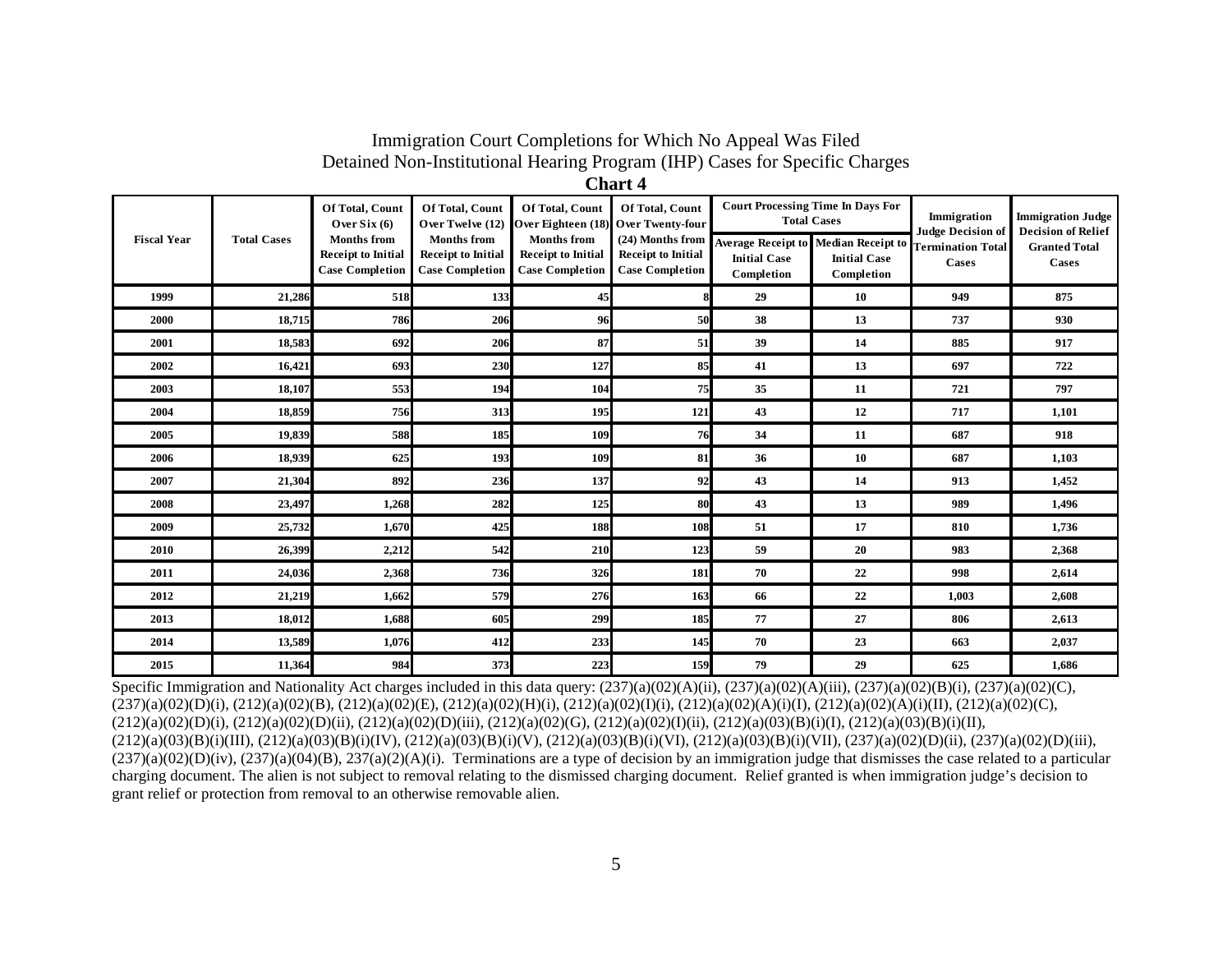#### Immigration Court Completions for Which an Appeal Was Filed Detained Non- Institutional Hearing Program (IHP) Cases for Specific Charges

| <b>Fiscal Year</b> | <b>Total Cases</b> | Of Total, Count<br>Over $Six(6)$<br><b>Months from</b><br><b>Receipt to Initial</b><br><b>Case Completion</b> | Of Total, Count<br>Over Twelve (12)<br><b>Months from</b><br><b>Receipt to Initial</b><br><b>Case Completion</b> | Of Total, Count<br>Over Eighteen (18)<br><b>Months from</b><br><b>Receipt to Initial</b><br><b>Case Completion</b> | Of Total, Count<br><b>Over Twenty-four</b><br>(24) Months from<br><b>Receipt to Initial</b><br><b>Case Completion</b> | <b>Court Processing Time In Days For</b><br><b>Total Cases</b> |                                                                                  | Immigration<br><b>Judge Decision of</b> | <b>Immigration Judge</b><br><b>Decision of Relief</b> |  |  |
|--------------------|--------------------|---------------------------------------------------------------------------------------------------------------|------------------------------------------------------------------------------------------------------------------|--------------------------------------------------------------------------------------------------------------------|-----------------------------------------------------------------------------------------------------------------------|----------------------------------------------------------------|----------------------------------------------------------------------------------|-----------------------------------------|-------------------------------------------------------|--|--|
|                    |                    |                                                                                                               |                                                                                                                  |                                                                                                                    |                                                                                                                       | <b>Initial Case</b><br>Completion                              | <b>Average Receipt to Median Receipt to</b><br><b>Initial Case</b><br>Completion | <b>Termination Total</b><br>Cases       | <b>Granted Total</b><br>Cases                         |  |  |
| 1999               | 1,998              | 259                                                                                                           | 81                                                                                                               | 26                                                                                                                 |                                                                                                                       | 96                                                             | 61                                                                               | 107                                     | 51                                                    |  |  |
| 2000               | 1,613              | 343                                                                                                           | 91                                                                                                               | 42                                                                                                                 | 18                                                                                                                    | 130                                                            | 88                                                                               | 50                                      | 74                                                    |  |  |
| 2001               | 1,440              | 341                                                                                                           | 113                                                                                                              | 46                                                                                                                 | 26                                                                                                                    | 147                                                            | 98                                                                               | 102                                     | 71                                                    |  |  |
| 2002               | 1,409              | 367                                                                                                           | 133                                                                                                              | 75                                                                                                                 | 43                                                                                                                    | 168                                                            | 99                                                                               | 53                                      | 51                                                    |  |  |
| 2003               | 1,397              | 320                                                                                                           | 153                                                                                                              | 99                                                                                                                 | 64                                                                                                                    | 172                                                            | 79                                                                               | 55                                      | 67                                                    |  |  |
| 2004               | 1,738              | 320                                                                                                           | 124                                                                                                              | 78                                                                                                                 | 51                                                                                                                    | 150                                                            | 85                                                                               | 66                                      | 169                                                   |  |  |
| 2005               | 1,462              | 275                                                                                                           | 89                                                                                                               | 54                                                                                                                 | 33                                                                                                                    | 144                                                            | 87                                                                               | 44                                      | 84                                                    |  |  |
| 2006               | 1,481              | 286                                                                                                           | 104                                                                                                              | 59                                                                                                                 | 44                                                                                                                    | 149                                                            | 82                                                                               | 52                                      | 96                                                    |  |  |
| 2007               | 1,518              | 340                                                                                                           | 100                                                                                                              | 59                                                                                                                 | 38                                                                                                                    | 155                                                            | 104                                                                              | 46                                      | 143                                                   |  |  |
| 2008               | 1,618              | 481                                                                                                           | 137                                                                                                              | 67                                                                                                                 | 44                                                                                                                    | 184                                                            | 123                                                                              | 61                                      | 144                                                   |  |  |
| 2009               | 1,610              | 607                                                                                                           | 183                                                                                                              | 72                                                                                                                 | 38                                                                                                                    | 194                                                            | 137                                                                              | 61                                      | 100                                                   |  |  |
| 2010               | 1,875              | 789                                                                                                           | 222                                                                                                              | 78                                                                                                                 | 34                                                                                                                    | 206                                                            | 154                                                                              | 61                                      | 84                                                    |  |  |
| 2011               | 2,363              | 973                                                                                                           | 305                                                                                                              | 124                                                                                                                | 57                                                                                                                    | 207                                                            | 148                                                                              | 38                                      | 73                                                    |  |  |
| 2012               | 2,185              | 668                                                                                                           | 210                                                                                                              | 94                                                                                                                 | 59                                                                                                                    | 181                                                            | 120                                                                              | 47                                      | 74                                                    |  |  |
| 2013               | 2,481              | 761                                                                                                           | 235                                                                                                              | 102                                                                                                                | 64                                                                                                                    | 177                                                            | 121                                                                              | 38                                      | 55                                                    |  |  |
| 2014               | 1,673              | 461                                                                                                           | 150                                                                                                              | 65                                                                                                                 | 41                                                                                                                    | 170                                                            | 101                                                                              | 28                                      | 22                                                    |  |  |
| 2015               | 1,306              | 381                                                                                                           | 135                                                                                                              | 74                                                                                                                 | 41                                                                                                                    | 188                                                            | 114                                                                              | 38                                      | 39                                                    |  |  |

**Chart 5**

Specific Immigration and Nationality Act charges included in this data query:  $(237)(a)(02)(A)(ii)$ ,  $(237)(a)(02)(A)(iii)$ ,  $(237)(a)(02)(B)(i)$ ,  $(237)(a)(02)(C)$ , (237)(a)(02)(D)(i), (212)(a)(02)(B), (212)(a)(02)(E), (212)(a)(02)(H)(i), (212)(a)(02)(I)(i), (212)(a)(02)(A)(i)(I), (212)(a)(02)(A)(i)(II), (212)(a)(02)(C),  $(212)(a)(02)(D)(i)$ ,  $(212)(a)(02)(D)(ii)$ ,  $(212)(a)(02)(D)(iii)$ ,  $(212)(a)(02)(G)$ ,  $(212)(a)(02)(I)(ii)$ ,  $(212)(a)(03)(B)(i)(I)$ ,  $(212)(a)(03)(B)(i)(II)$ , (212)(a)(03)(B)(i)(III), (212)(a)(03)(B)(i)(IV), (212)(a)(03)(B)(i)(V), (212)(a)(03)(B)(i)(VI), (212)(a)(03)(B)(i)(VII), (237)(a)(02)(D)(ii), (237)(a)(02)(D)(iii),  $(237)(a)(02)(D)(iv)$ ,  $(237)(a)(04)(B)$ ,  $237(a)(2)(A)(i)$ . Terminations are a type of decision by an immigration judge that dismisses the case related to a particular charging document. The alien is not subject to removal relating to the dismissed charging document. Relief granted is when immigration judge's decision to grant relief or protection from removal to an otherwise removable alien.